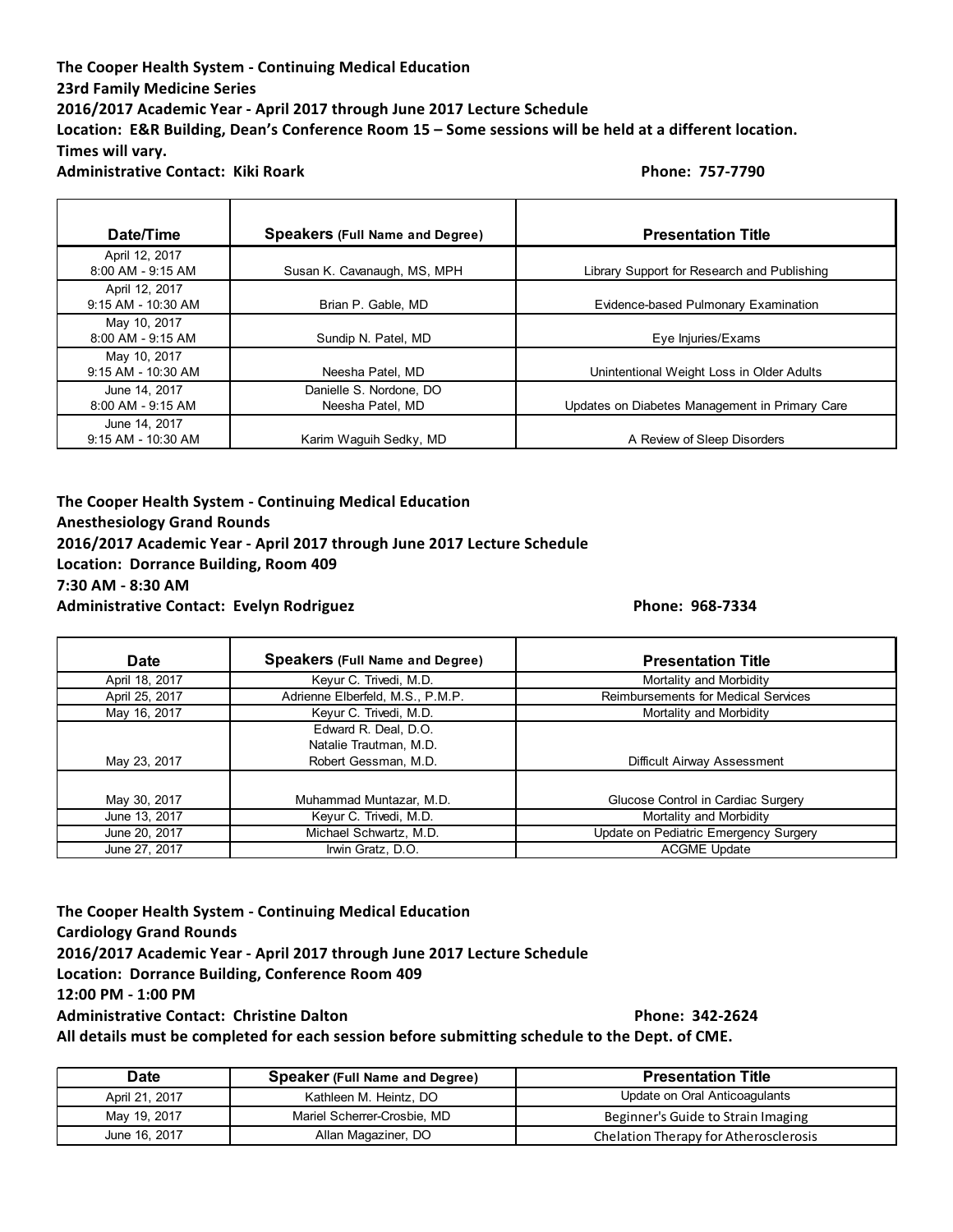**Co-sponsored by The Cooper Health System and CMSRU - Continuing Medical Education Faculty Development Forum**

**2016/2017 Academic Year - April 2017 through June 2017 Lecture Schedule**

Locations and Times: Please see below for various locations and times.

**Administrative Contact: Tricia (Maureen) Clarke Phone: 968-7801**

All details must be completed for each session before submitting schedule to the Dept. of CME.

| <b>Date</b>                                                                                    | <b>Speakers (Full Name and Degree)</b>                                                                 | <b>Presentation Title</b>                                                                                                                   |
|------------------------------------------------------------------------------------------------|--------------------------------------------------------------------------------------------------------|---------------------------------------------------------------------------------------------------------------------------------------------|
| April 5, 2017<br>Location: Pennsylvania<br>Academy of Fine Arts<br>Time: 5:30 p.m. - 7:30 p.m. | Elizabeth A. Cerceo, MD<br>Monica Zimmerman                                                            | The Art of Observation                                                                                                                      |
| April 26, 2017<br>Location: Pavilion 1014<br>Time: 5:30 p.m. - 7:30 p.m.                       | Jeff Morris, MD, MBA                                                                                   | Running on Empty: Healing Physician Burnout                                                                                                 |
| April 28, 2017<br>Location: Maggiano's<br>Restaurant<br>Time: 12:30 p.m. - 2:30 p.m.           | Antoinette Spevetz, MD<br>Anette C. Reboli, MD<br>William R. Graessle, MD                              | ACGME and AAMC Updates;<br>CMSRU/Cooper Update for GME                                                                                      |
| April 28, 2017<br>Location: Maggiano's<br>Restaurant<br>Time: 3:00 p.m. - 5:00 p.m.            | Hedy Wald, MD                                                                                          | Self Awareness, Reflection and Meaning-making;<br>Creating a Professional Toolkit for Resilience and Well-being:<br>An Experiential Session |
| May 2, 2017<br>Location: CMSRU MPR<br>Time: 5:30 p.m. - 7:30 p.m.                              | Harry Mazurek, PhD                                                                                     | Constructing a Research Budget                                                                                                              |
| May 24, 2017<br>Location: The Mansion on<br>Main Street<br>Time: 12:30 p.m. - 2:30 p.m.        | Anette C. Reboli, MD<br>Christopher B. McFadden, MD<br>Charlotte S. Nussbaum. MD<br>Haney Mallemat, MD | <b>CMSRU Expectations;</b><br>Generations in Medicine:<br>Clinical Teaching;<br>Social Media and Education/What is FOAMED                   |
| May 24, 2017<br>Location: The Mansion on<br>Main Street<br>Time: 3:00 p.m. - 5:00 p.m.         | Richard G. Byrne, MD<br>Antoinette Spevetz, MD<br>Alan R. Turtz, MD<br>William R. Graessle, MD         | Delivering a Terrible Presentation;<br><b>ACGME Requirements;</b><br>Procedural Teaching;<br>Assessment and Feedback                        |

**The Cooper Health System - Continuing Medical Education Hospitalist Didactic Series 2016/2017 Academic Year - April 2017 through June 2017 Lecture Schedule** Location: Kelemen Building, Room 1045 **12:00 PM - 1:00 PM** Administrative Contact: Karen Foley **Accuracy 1848** 2011 12 Phone: 342-3150 All details must be completed for each session before submitting schedule to the Dept. of CME.

**Date Speakers (Full Name and Degree) Presentation Title** April 4, 2017 | Jinyu Byron Lu, MD | Update on Radiation Oncology April 11, 2017 **Dana D. Byrne, MD** Asymptomatic Bacteriuria and Urinary Tract Infections April 25, 2017 **Thomas Y. Lee, MD Preventing Hospital Readmissions** May 9, 2017 **Steven T. Nguy, MD** Venous Thromboembolism, Direct Oral Anticoagulants, and their Reversal May 23, 2017 **Deepa N. Velayadikot, MD New York Construction Management** June 6, 2017 Daniel S. Fabius, DO Pain Management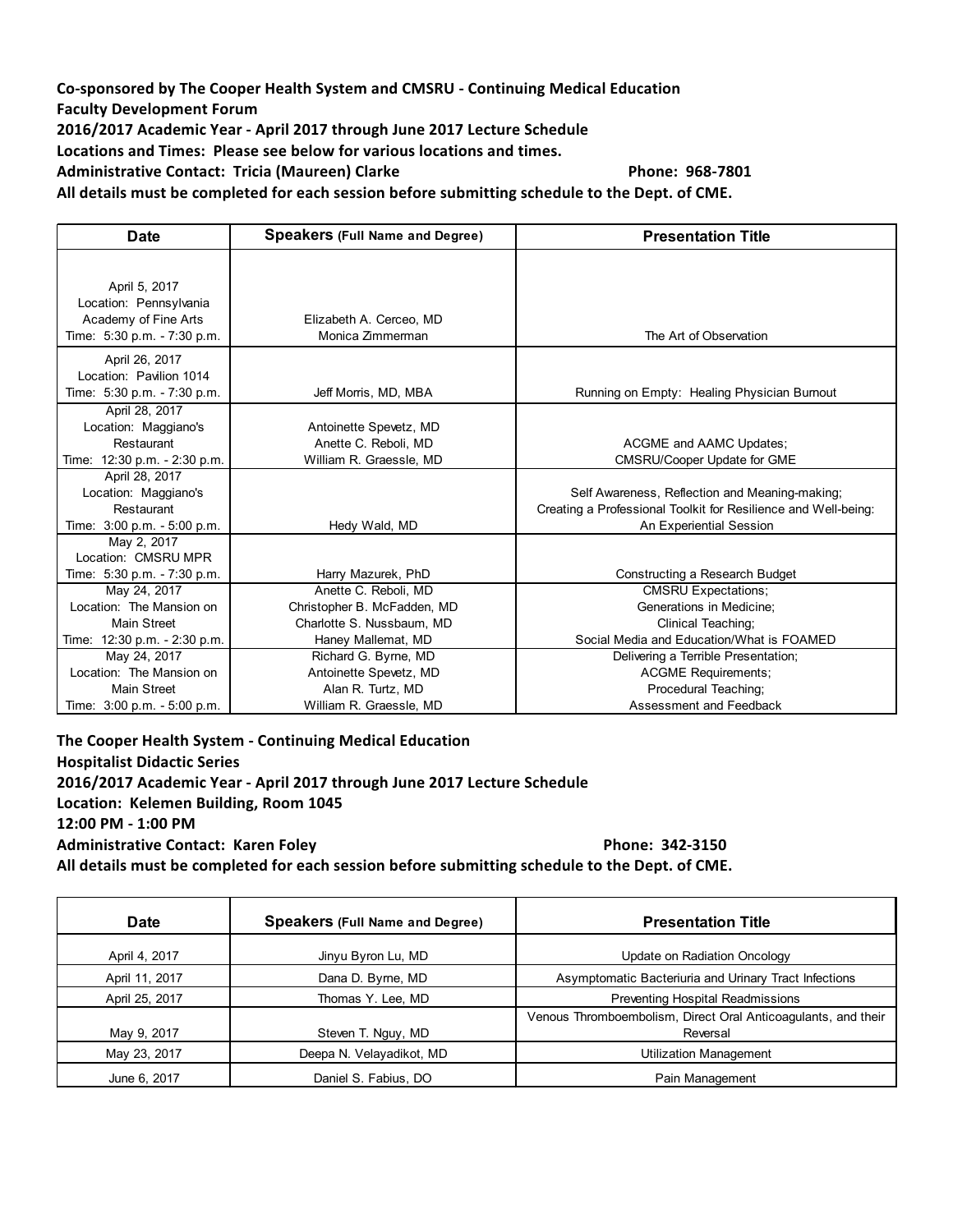**Co-sponsored by The Cooper Health System and CMSRU Medical Education Grand Rounds 2016/2017 Academic Year - April 2017 through June 2017 Lecture Schedule Location: CMSRU, Medical Education Building Lecture Hall 7:00 to 8:00 AM Administrative Contact: Deanne Connors Phone: 361-2821**

 $\blacksquare$ 

All details must be completed for each session before submitting schedule to the Dept. of CME.

| <b>Date</b>   | <b>Speaker (Full Name and Degree)</b> | <b>Presentation Title</b>                                      |
|---------------|---------------------------------------|----------------------------------------------------------------|
|               |                                       | How, Where, and When? Practical Suggestions for Inclusion of   |
| April 4, 2017 | Ana Nunez, M.D.                       | <b>LGBTQ Health into Medical Education</b>                     |
| May 2, 2017   | Demond Miller, Ph.D.                  | The Responsibilities of Academic Medicine in Times of Disaster |

**The Cooper Health System - Continuing Medical Education Medicine Grand Rounds 2016/2017 Academic Year - April 2017 through June 2017 Lecture Schedule** Location: Dorrance 409 **12:00 PM - 1:00 PM Administrative Contact: Laura Chropka Phone: 757-7967** All details must be completed for each session before submitting schedule to the Dept. of CME.

| Date          | <b>Speaker (Full Name and Degree)</b> | <b>Presentation Title</b>                                   |
|---------------|---------------------------------------|-------------------------------------------------------------|
| April 6, 2017 | David Lin, MD                         | Perioperative Management of Arrhythmias; Anticoagulation    |
| May 4, 2017   | Eric Lancaster, MD                    | Autoimmune Encephalitis: A Practical Guide                  |
| May 18, 2017  | Krysta Contino, MD                    | Clinical Pathophysiologic Conference                        |
|               |                                       | Asymptomatic Carotid Stenosis: Revascularization or Medical |
| June 1, 2017  | Michael Mullen, MD                    | Therapy                                                     |

**The Cooper Health System - Continuing Medical Education Neuroscience Grand Rounds 2016/2017 Academic Year - April 2017 through June 2017 Lecture Schedule** Location: Education and Research Building, Suite 151 **8:00 AM - 9:00 AM Administrative Contact: Christina Hassett Phone: 757-7818**

| <b>Date</b>    | <b>Speaker (Full Name and Degree)</b> | <b>Presentation Title</b>                                             |
|----------------|---------------------------------------|-----------------------------------------------------------------------|
| April 14, 2017 | Dena Little, DO                       | Case Presentation: Cerebellar Ataxia                                  |
| April 21, 2017 | Jia Cheng, MD                         | Case Presentation: Limbic Encephalitis                                |
| May 12, 2017   | Eric Nagele, DO                       | Case Presentation: Delirium                                           |
| May 19, 2017   | Jose L. Trani, MD                     | Surgical Intervention for Carotid Disease:<br>A Surgeon's Perspective |
| June 2, 2017   | Michael Gallaway, OD                  | Post-trauma Vision Syndrome                                           |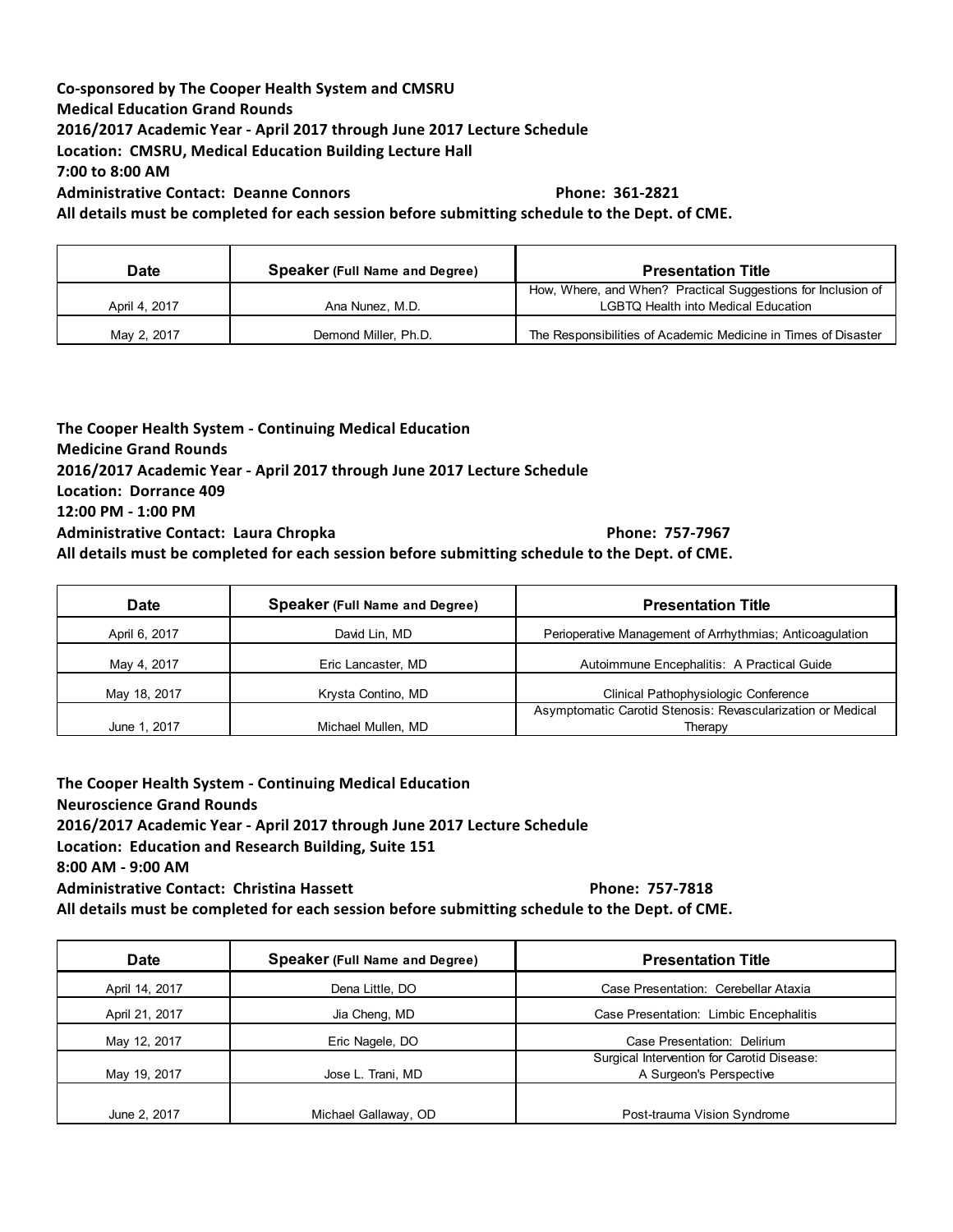**The Cooper Health System - Continuing Medical Education Neurovascular Conference Series 2016/2017 Academic Year - April 2017 through June 2017 Lecture Schedule** Location: Pavilion Building, Room 1004 **8:00 AM - 9:00 AM Administrative Contact: Jackie Casey Phone: 342-3400**

| <b>Date</b>    | <b>Speaker (Full Name and Degree)</b> | <b>Presentation Title</b>                                   |
|----------------|---------------------------------------|-------------------------------------------------------------|
|                |                                       |                                                             |
| April 24, 2017 | Hayan Dayoub, MD                      | Complex Aneurysms                                           |
| May 22, 2017   | Tapan Kavi, MD                        | Medical Complications of Subarachnoid Hemorrhage and Stroke |
|                |                                       |                                                             |
| June 26, 2017  | Hamza Shaikh, MD                      | <b>Treating Traumatic Injuries</b>                          |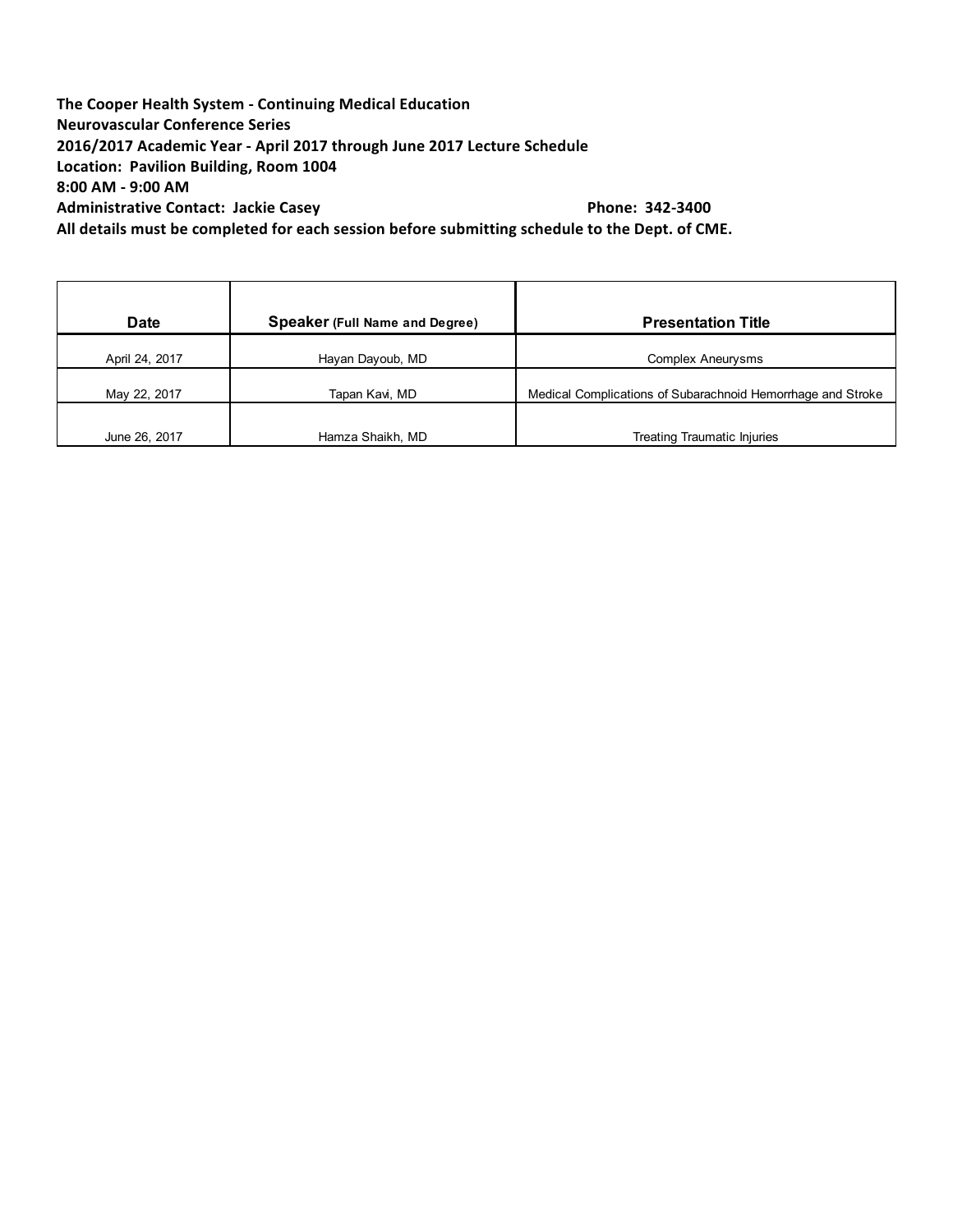**The Cooper Health System - Continuing Medical Education OB/GYN Grand Rounds 2016/2017 Academic Year - April 2017 through June 2017 Lecture Schedule 7:30 AM - 8:30 AM** Location: CMSRU, 5th floor, Room 522 Administrative Contact: Eileen Boardman **Back Contact:** Contact: Eileen Boardman

| <b>Date</b>                                                        | <b>Speaker (Full Name and Degree)</b>                                               | <b>Presentation Title</b>                                                                    |
|--------------------------------------------------------------------|-------------------------------------------------------------------------------------|----------------------------------------------------------------------------------------------|
| April 11, 2017                                                     | Alisa Modena, M.D.                                                                  | Morbidity and Mortality                                                                      |
| April 18, 2017                                                     | Charles Scott, M.D.                                                                 | Preventing Hepatitis B, Influenza, Pertussis, and the Zika Virus in<br>Pregnancy             |
| April 25, 2017<br>7:00 a.m. - 9:00 a.m.<br><b>CMSRU Auditorium</b> | Guy Hewlett, M.D.<br>Christine Unander, R.N.                                        | <b>Fetal Heart Rate Monitoring</b>                                                           |
| May 9, 2017                                                        | Alisa Modena, M.D.                                                                  | Morbidity and Mortality                                                                      |
| May 16, 2017                                                       | Robin L. Perry, M.D.<br>Sherry S. Schlagle, M.S.<br>Brittany Spaeth, M.S., C.C.L.S. | Bereavement Support in Perinatal Loss (to Improve Patient<br>Communication and Satisfaction) |
| May 23, 2017                                                       | Thomas J. Bader, M.D.                                                               | The OB/GYN in the Health Care Ecosystem                                                      |
| May 30, 2017                                                       | Peter Schwartz, M.D.                                                                | An African Adventure and Gender Ethics                                                       |
| June 6, 2017                                                       | Alisa Modena, M.D.                                                                  | Morbidity and Mortality                                                                      |
| June 13, 2017                                                      | Martha Chavis<br>Christian Hill<br>Jerome Pipes<br>Joye Rozier                      | PREP and the History of HIV Prevention in Women                                              |
| June 20, 2017                                                      | Lauren F. Damle, M.D.                                                               | Pediatric and Adolescent Gynecology                                                          |
| June 27, 2017                                                      | Warren R. Heymann, M.D.                                                             | Common Dermatosis in Women                                                                   |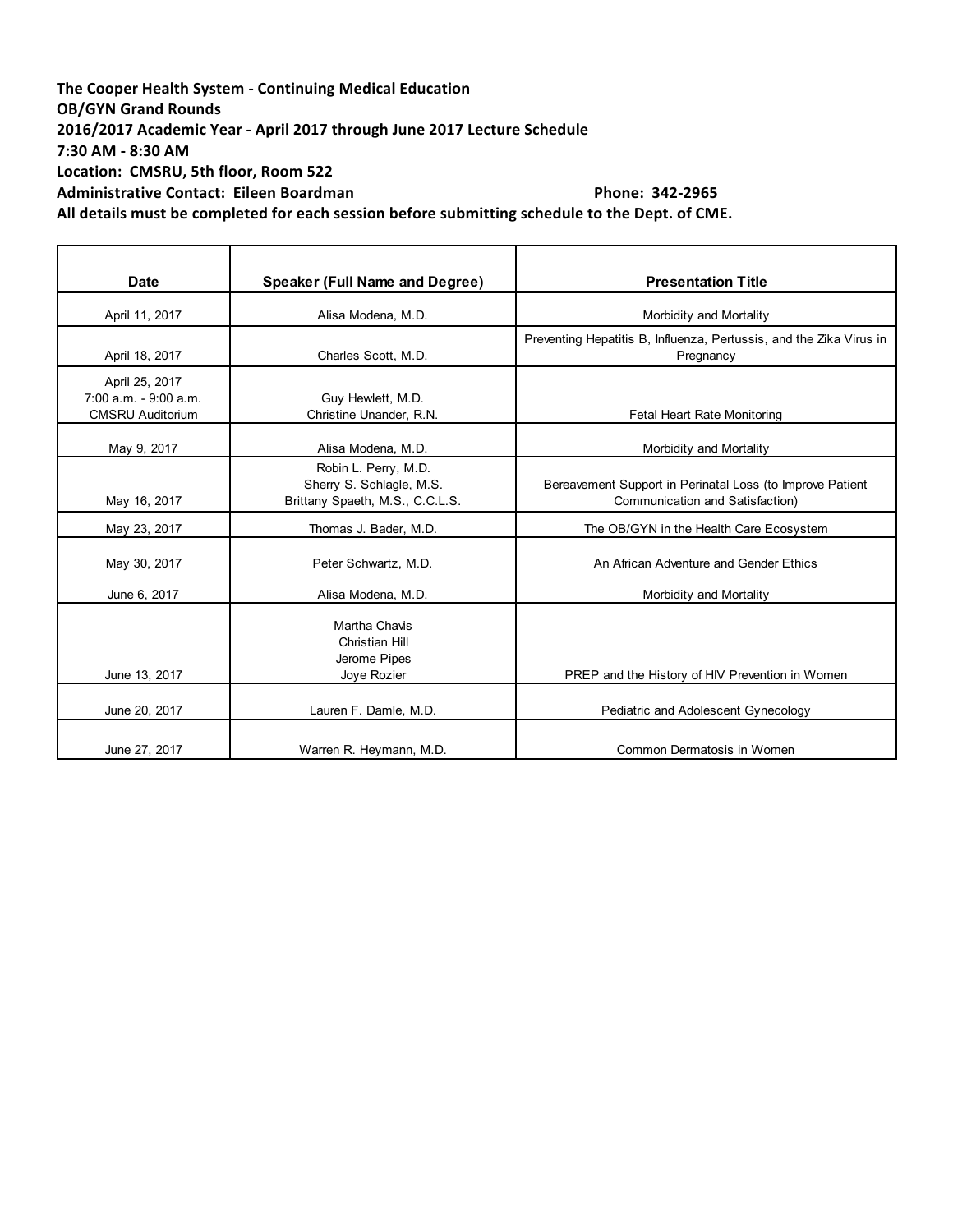**The Cooper Health System - Continuing Medical Education Orthopaedic Grand Rounds 2016/2017 Academic Year - April 2017 through June 2017 Lecture Schedule** Location: Pavilion Building, 10th Floor, Room 1004 **7:00 AM - 8:00 AM** Administrative Contact: Lisa Torrence **1998** 10 and the Phone: 718-2127

All details must be completed for each session before submitting schedule to the Dept. of CME.

| <b>Date</b>    | Speaker (Full Name and Degree) | <b>Presentation Title</b>                         |
|----------------|--------------------------------|---------------------------------------------------|
| April 4, 2017  | Zeeshan Sardar, MD             | <b>Adult Spinal Deformity</b>                     |
| April 11, 2017 | Jennifer Kadelowec, PhD, MS    | <b>Biomechanical Research</b>                     |
| April 18, 2017 | Suken Harikrishna Shah, MD     | Adolescent Idiopathic Scoliosis                   |
| April 25, 2017 | Mark A. Pollard, MD            | Morbidity and Mortality                           |
| May 9, 2017    | Sanford H. Davne, MD           | Avoiding Complications in Spinal Surgery          |
| May 16, 2017   | Jack Shilling, MD              | Morbidity and Mortality; Joints Case Presentation |
| May 23, 2017   | Mark A. Pollard, MD            | Morbidity and Mortality                           |
| May 30, 2017   | Lawrence S. Miller, MD         | Evolution of ACL Reconstruction                   |
| June 6, 2017   | David B. Gealt, DO             | Concussion                                        |
| June 13, 2017  | Kenneth W. Graf, MD            | Morbidity and Mortality; Trauma Case Presentation |
| June 20, 2017  | Eric Freeland, DO              | Foot and Ankle Trauma                             |
| June 27, 2017  | Mark A. Pollard, MD            | Morbidity and Mortality                           |

**The Cooper Health System - Continuing Medical Education Pathology Grand Rounds 2016/2017 Academic Year - April 2017 through June 2017 Lecture Schedule Location: Pavilion Conference Room - Room 1005 12:00 PM - 1:00 PM** Administrative Contact: Kimberly Persick **by Conferent Contact:** Contact: **Ximberly** Persick

| <b>Date</b>    | <b>Speaker (Full Name and Degree)</b> | <b>Presentation Title</b>                                                           |
|----------------|---------------------------------------|-------------------------------------------------------------------------------------|
| April 13, 2017 | Shuyue Ren, MD, PhD                   | Thyroid - The Latest Progress                                                       |
| May 11, 2017   | Xinmin Zhang, MD                      | Urinary Cytology - Why Paris?                                                       |
| June 8, 2017   | Ruth Carolina Birbe, MD               | Update on the WHO Classification and AJCC Staging in<br><b>Genitourinary Tumors</b> |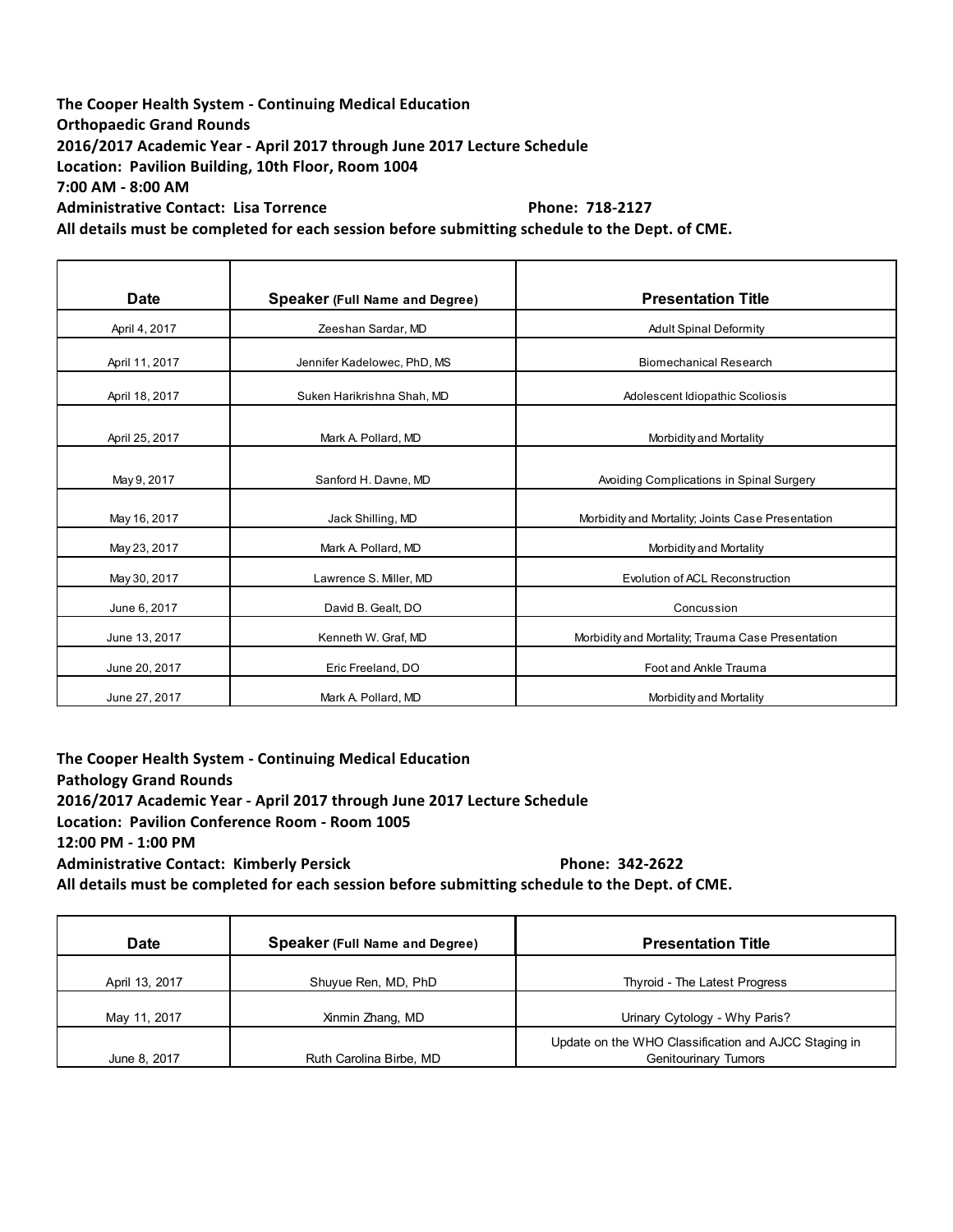## The Cooper Health System - Continuing Medical Education **Pediatric Grand Rounds 2016/2017 Academic Year - April 2017 through June 2017 Lecture Schedule** Location: Education and Research Building, 2nd Floor, Classroom 240 **12:00 PM - 1:00 PM**

Administrative Contact: Jeanne Lanzo **Bilanny Contact:** Contact: **Jeanne Lanzo Contact:** *CONTERENT* **Phone: 757-7904** 

| Date           | <b>Speakers (Full Name and Degree)</b>      | <b>Presentation Title</b>                                                                              |
|----------------|---------------------------------------------|--------------------------------------------------------------------------------------------------------|
| April 5, 2017  | Joshua Zaritsky, MD                         | Kidney Woes in the Setting of Sickle Cell Disease:<br>A Troubling Intersection of Two Chronic Diseases |
| April 12, 2017 | William R. Graessle, MD                     | Top 10 Articles                                                                                        |
| April 19, 2017 | Maria D. McColgan, MD, MSEd                 | Child Abuse                                                                                            |
| April 26, 2017 | Emily D. Scattergood, MD                    | Radiology Update                                                                                       |
| May 3, 2017    | George A. Datto, MD<br>Kirk W. Reichard, MD | Treatment and Outcomes of Adolescents with Severe Obesity                                              |
| May 10, 2017   | Rebecca Rothstein, DO                       | Autism Update                                                                                          |
| May 17, 2017   | Rachel Haroz, MD                            | Abuse of Prescription Drugs                                                                            |
| May 24, 2017   | Donald Solomon, MD                          | Sinusitis                                                                                              |
| May 31, 2017   | Susan Burrows-Clark, RN, MSN, CNS           | <b>HIV</b>                                                                                             |
| June 7, 2017   | Thomas P. Drake, MD                         | Traumatic Brain Injury                                                                                 |
| June 14, 2017  | Jena Quinn, PharmD<br>Lucia Rose, PharmD    | Antibiotic Resistance                                                                                  |
| June 21, 2017  | Vandna Passi, MD                            | All that Wheezes is Not Asthma                                                                         |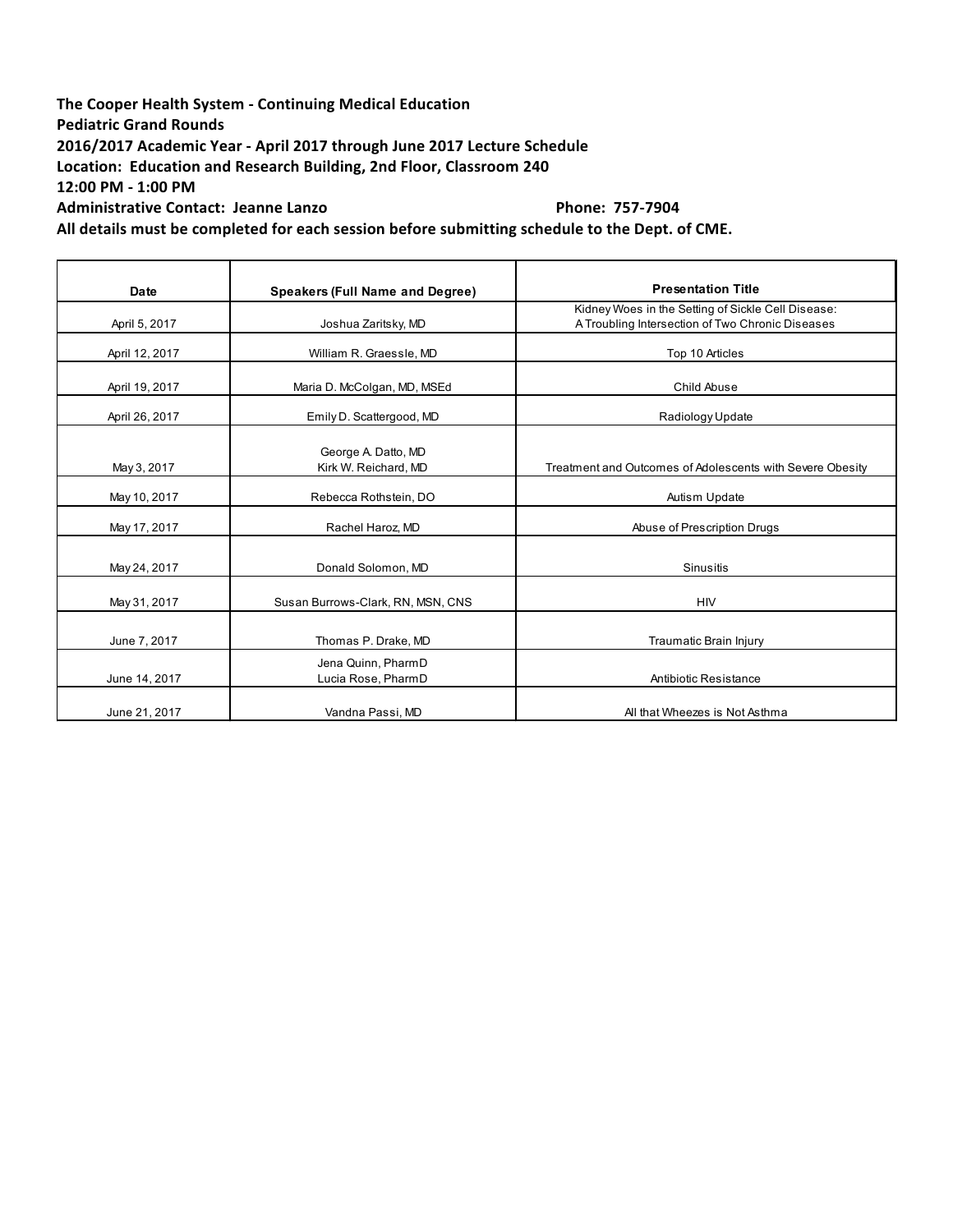# **The Cooper Health System - Continuing Medical Education Psychiatry Grand Rounds 2016/2017 Academic Year - April 2017 through June 2017 Lecture Schedule** Location: Education & Research Building, Dean's Conference Room **11:00 AM - 12:30 PM**

Administrative Contact: Viktoria Rile **Manual Contact:** Viktoria Rile **Nanual Contact:** Viktoria Rile

 $\mathbf{r}$ 

All details must be completed for each session before submitting schedule to the Dept. of CME.

| <b>Date</b>      | <b>Speakers (Full Name and Degree)</b>        | <b>Presentation Title</b>                                                                                            |
|------------------|-----------------------------------------------|----------------------------------------------------------------------------------------------------------------------|
|                  | Steve Corvari, MD                             |                                                                                                                      |
| April 4, 2017    | Bishoy Kolta, MD                              | Psychotherapy Case Presentation                                                                                      |
| April 11, 2017   | Pamela J. Szeeley, MD                         | Morbidity and Mortality Conference: HIV Patient                                                                      |
| April 18, 2017   | David Huang, MD                               |                                                                                                                      |
| ARMC, Pomona, NJ | Ramkrishna Makani, MD                         | Psychotherapy Case Presentation                                                                                      |
| April 25, 2017   | Mark Komrad, MD                               | Physician-assisted Suicide and Euthanasia of Non-terminal Psychiatric Patients:<br>An Emerging Ethical Crisis        |
| May 2, 2017      | Michael Roberts, PsyD<br>Madhusmita Sahoo, MD | Psychotherapy Case Presentation                                                                                      |
| May 9, 2017      | Consuelo C. Cagande, MD                       | Pregnancy and Antidepressants: A Review on Risks and Benefits                                                        |
| May 16, 2017     | Andres J. Pumariega, MD<br>Jenine Weber, DO   | Psychotherapy Case Presentation                                                                                      |
|                  |                                               | Relationship Betw een Religiousness, Spirituality, and Positive Psychology                                           |
| May 30, 2017     | Shridhar Sharma, MD                           |                                                                                                                      |
|                  | Jessica Abellard, MD                          |                                                                                                                      |
|                  | Anum Bhatia, MD                               |                                                                                                                      |
|                  | David H. Clements III, MD                     |                                                                                                                      |
|                  | Sw arna Debbarma, MD                          |                                                                                                                      |
|                  | Andrea DiMaio, DO                             | Improving Medicine Resident Performance for Psychiatry Consults;                                                     |
|                  | Bishoy Kolta, MD                              | Documentation of the Reasons for Using More Than One Antipsychotic per                                               |
|                  | Sindhura Kunaparaju, MD                       | Patient Diagnosed with Schizophrenia in the EMR;                                                                     |
|                  | Ram Makani, MD                                | Addiction Services-Patient Satisfaction;                                                                             |
|                  | Tapan Parikh, MD<br>Karuna Poddar, MD         | Monitoring the Prescription of Psychotropics with Metabolic Side Effects in High<br><b>Risk Psychiatry Patients;</b> |
|                  | Madhu Sahoo, MD                               | QI of Behavioral Precautions in an Inpatient Setting;                                                                |
|                  | Rick Stoddard, MD                             | ED Psychiatric Patient Workflow Process;                                                                             |
| June 6, 2017     | Jenine Weber, DO                              | Post-discharge Phone Calls and Readmission Rates                                                                     |
|                  |                                               | De-escalation of Aggressive, Agitated, and Potentially Violent Patients Using the                                    |
| June 13, 2017    | Consuelo C. Cagande, MD                       | Standardized Patients in the Sim Lab                                                                                 |
| June 20, 2017    | Andres J. Pumariega, MD                       | Returning to Homeland: Dynamics and Personal Experiences                                                             |

**The Cooper Health System - Continuing Medical Education Surgery Grand Rounds 2016/2017 Academic Year - April 2017 through June 2017 Lecture Schedule** Location: Pavilion, 10th Floor, Conference Room 1014 **7:00 AM - 8:00 AM** Administrative Contact: Cathi Cooney/Ashley Sheeran/Cassandra Morgan **1998** Phone: 342-3012

| <b>Date</b>   | <b>Speaker (Full Name and Degree)</b>       | <b>Presentation Title</b>                                                                    |
|---------------|---------------------------------------------|----------------------------------------------------------------------------------------------|
| May 16, 2017  | Michael Kwiatt, MD<br>Steven J. McClane, MD | Outcomes Following Introduction of an Enhanced Recovery<br>Pathway on the Colorectal Service |
| June 13, 2017 | David Shersher, MD                          | 2017: The Treatment of Non-small Cell Lung Cancer, Lung<br>Nodules, and Beyond               |